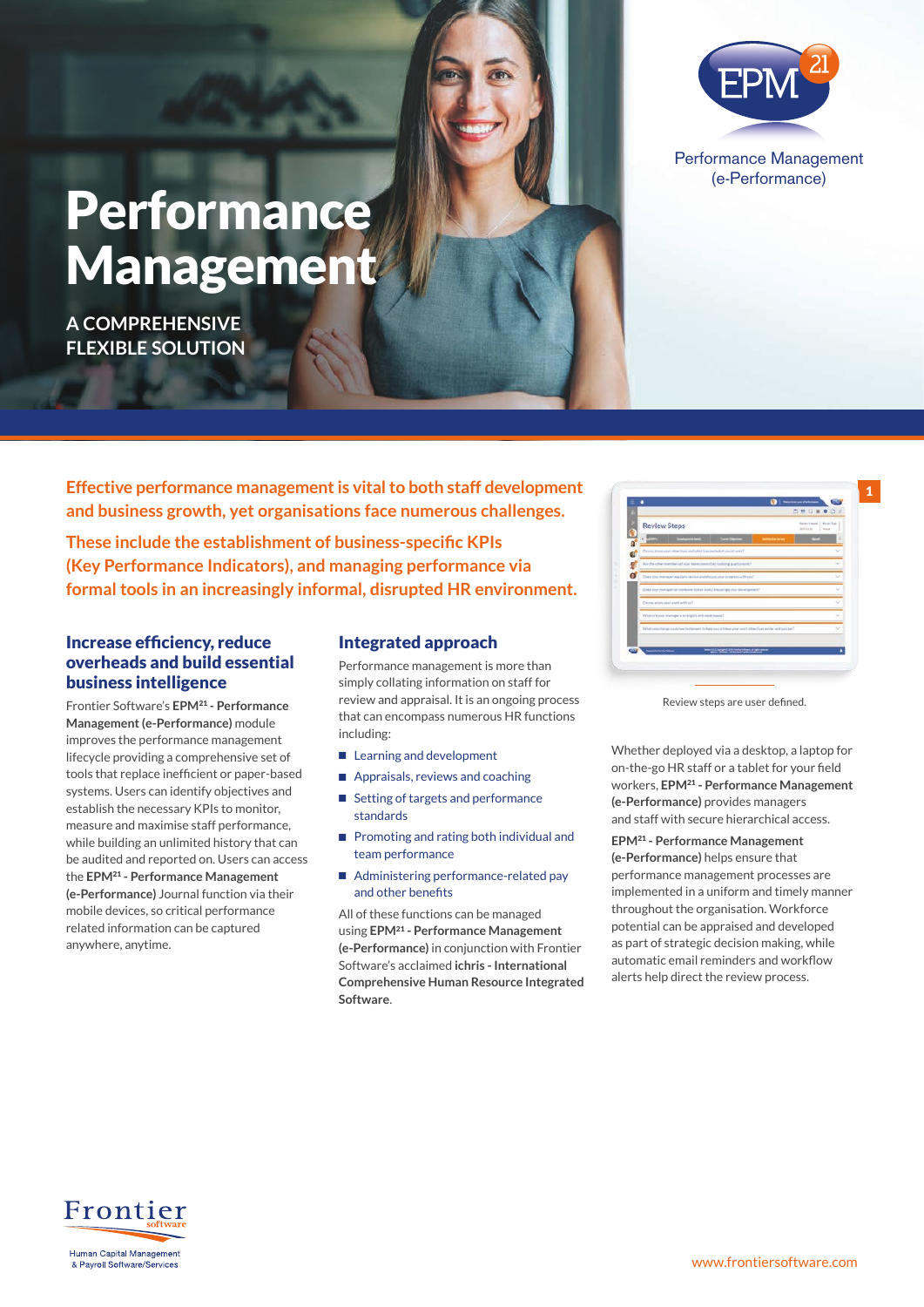**FRONTIER SOFTWARE EPM21** - Performance Management (e-Performance)

Build KPIs that define individual, departmental and corporate objectives.



Human Capital Managemer<br>& Payroll Software/Services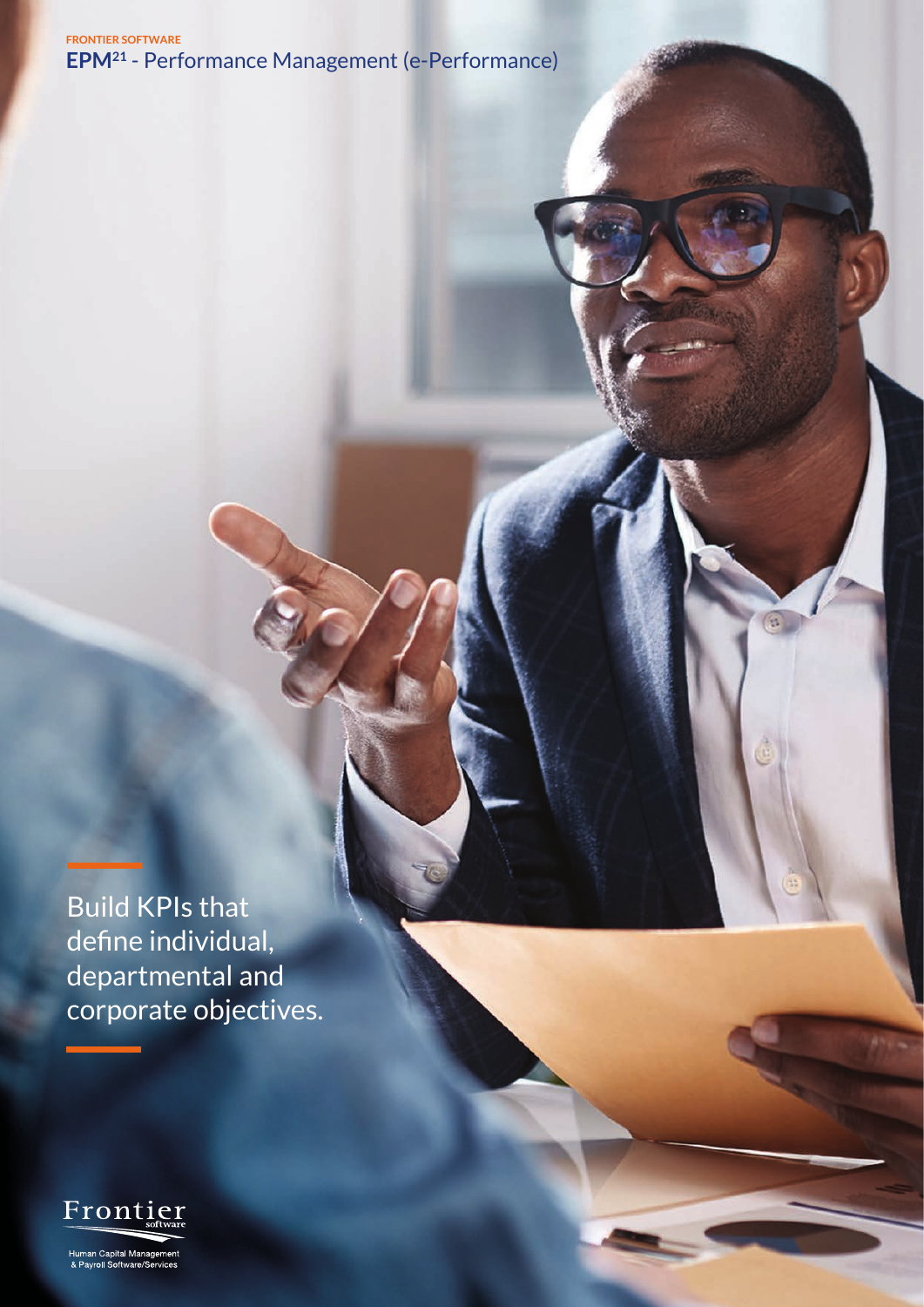#### **Performance Management is based on the principles of measurement, appraisal, review, action and monitoring.**

#### Key Performance Indicators (KPIs)

KPIs are specific measures used to identify the strengths and weaknesses of organisations and individuals. They can be used to define, assess and align staff performance with an organisation's operational and corporate strategies. Frontier Software's **EPM**21 **- Performance Management (e-Performance)** helps ensure that performance management processes are implemented in a uniform manner and allows workforce potential to be determined, developed and maximised.

#### Benefiting from e-Performance

- An effective approach to identifying your staffs' potential
- Highlight areas for staff development and training
- Easier to complete and review than paperbased systems
- Maximise performance feedback at all management levels
- Helps ensure performance reviews are completed on time
- Differentiate between individual. departmental and corporate goals
- Helps ensure higher staff acceptance
- Easy for staff and managers to access previous performance reviews

Frontier Software's **EPM**21 **- Performance Management (e-Performance)** solution incorporates multiple easy to use screenbased templates that can be customised to meet specific needs and emulate your manual performance management processes.



Visualisation easily identifies strengths and weaknesses.

#### User defined KPIs

All KPIs are user defined and can be categorised according to your areas of business activity and strategic requirements. For example:

- People
- Systems
- Customer
- Financial
- Technical

KPIs can be deployed on an organisationwide basis, on a role-based basis and on an individual basis. Additionally, managers and staff can agree on 'ad-hoc' KPIs as part of the review process. KPIs can be locked down at any pre-determined stage of the review, or left open for further editing if desired. An unlimited history of new and amended KPIs is stored within the **ichris - International Comprehensive Human Resource Integrated Software** database. Appraisal / review formats, selected KPIs and company / jobspecific information can also be used for other staff member performance reviews, saving valuable time and avoiding duplication of effort.

#### A total solution

The browser-based **EPM**21 **- Performance Management (e-Performance)** module delivers an end-to-end performance management solution that may be configured to meet an organisation's specific requirements.

- Identify, develop and realise the potential of your staff
- Maximise staff motivation and performance management feedback
- Align staff performance and development with strategic objectives
- Empower managers by providing easy access to performance data



Review discussions can take place at amy time.

#### What can e-Performance tell me about my staff?

**EPM**21 **- Performance Management (e-Performance)** has been designed to capture data in a format that allows easy analysis of your HR trends. The ratings entered for individual review questions can be combined to develop an insightful picture of a staff member's performance. This data can be reported on using Frontier Software's ad-hoc Report Designer tool, or viewed graphically from within the **EPM**21 **- Performance Management (e-Performance)** system.

The on-line environment of **EPM**21 **- Performance Management (e-Performance)** facilitates easier progress monitoring for all aspects of the performance management process. Alerts and triggers ensure that timeliness for review completion become a manager's priority.

Performance management isn't just about capturing performance information, it's also about accessing and using that information. **EPM**21 **- Performance Management (e-Performance)** gives managers intuitive graphical tools that easily identify top performers and those in need of extra help.

Performance doesn't just happen when an employee sits down to talk with their manager, it happens every day, all the time. The Daily Journal function leverages the power and flexibility of mobile technology by allowing users to capture performancerelated information on their mobile phones.